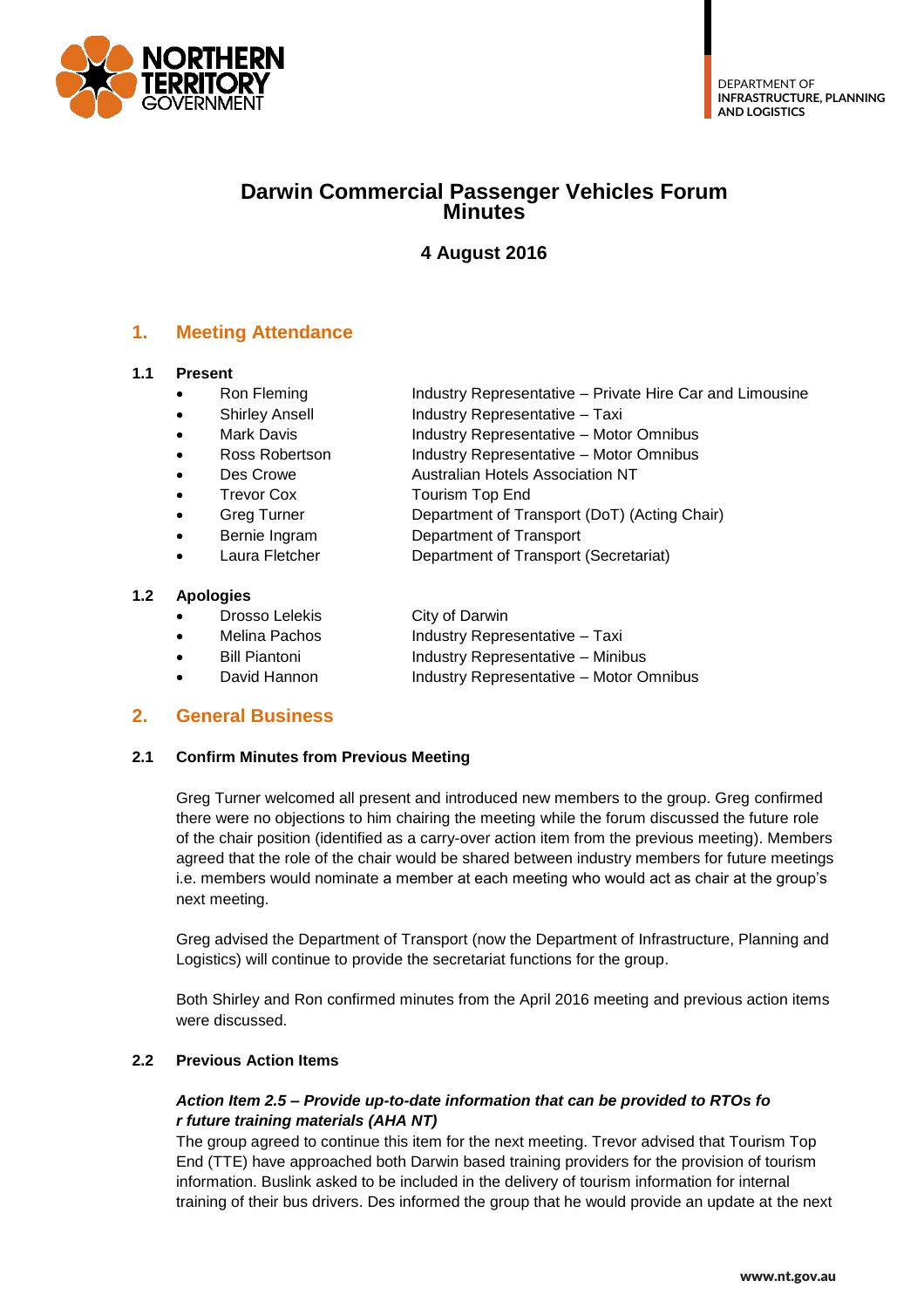meeting on how the Australian Hoteliers Association (AHA) information package was progressing.

#### *Action Item 2.6 – Liaise with the City of Darwin on installation of taxi and minibus rank totems (Department of Transport)*

The Department of Transport (DoT) informed the group that it had available funds to progress the installation of taxi and minibus totem poles at ranks in the Territory. Consultation has commenced with the City of Darwin to install totems in the CBD. Once the new Peel Street taxi rank CCTV system has been installed, the City of Darwin will finalise the relocation of the remaining taxi ranks in the CBD and the installation of the totem poles can commence. Installing totem poles in the Katherine region is also planned for this financial year.

*Action Item 2.7 – Contact the Liquor Commission regarding upcoming events (DoT)* Greg advised that initial correspondence with the Liquor Commission on the provision of notice of major and large events was positive. The Liquor Commission advised that a traffic management plan is already included in many of the applications and approval process. Discussions to continue.

#### **3. New Business**

#### **3.1 TV Plates Style Changes**

DoT informed the group that the green background used for the current Tourist Vehicle numbers plates was no longer available and an alternate colour was necessary. DoT proposed that, due to the similar nature of operation, the colours used for the Motor Omnibus (MO) registration plates be used as a replacement (refer example below).

#### *Example of the proposed Tourist Vehicle licence plate.*



The MO plates were found to be stable and compatible with enforcement technology and it is likely the TV category would be merged into the single charter category of commercial passenger vehicle (CPV) with many of the MO charter operations. DoT informed the group that it would advise all TV operators of the necessary change and update published information where relevant. The issuing of the MO plates, being blue on gold, would not be applied retrospectively which would result in two types of TV plate being in circulation. There were no concerns raised by industry regarding the change.

#### **3.2 Private Hire Car / Limousine Driver Training**

DoT raised the item of Private Hire Car and Limousine driver training and invited industry to comment on whether there was need for formal driver training for Private Hire Car and Limousine drivers. Ron suggested that Private Hire Car drivers should undergo some form of approved driver training, however did not believe it was necessary for Limousine drivers.

DoT advised that Private Hire Car training standards could be formed from a number of relevant modules of the national taxi training standards. It was recognised that any proposed training would have to be at an appropriate cost for industry to absorb and which did not deter any potential drivers from entering the industry.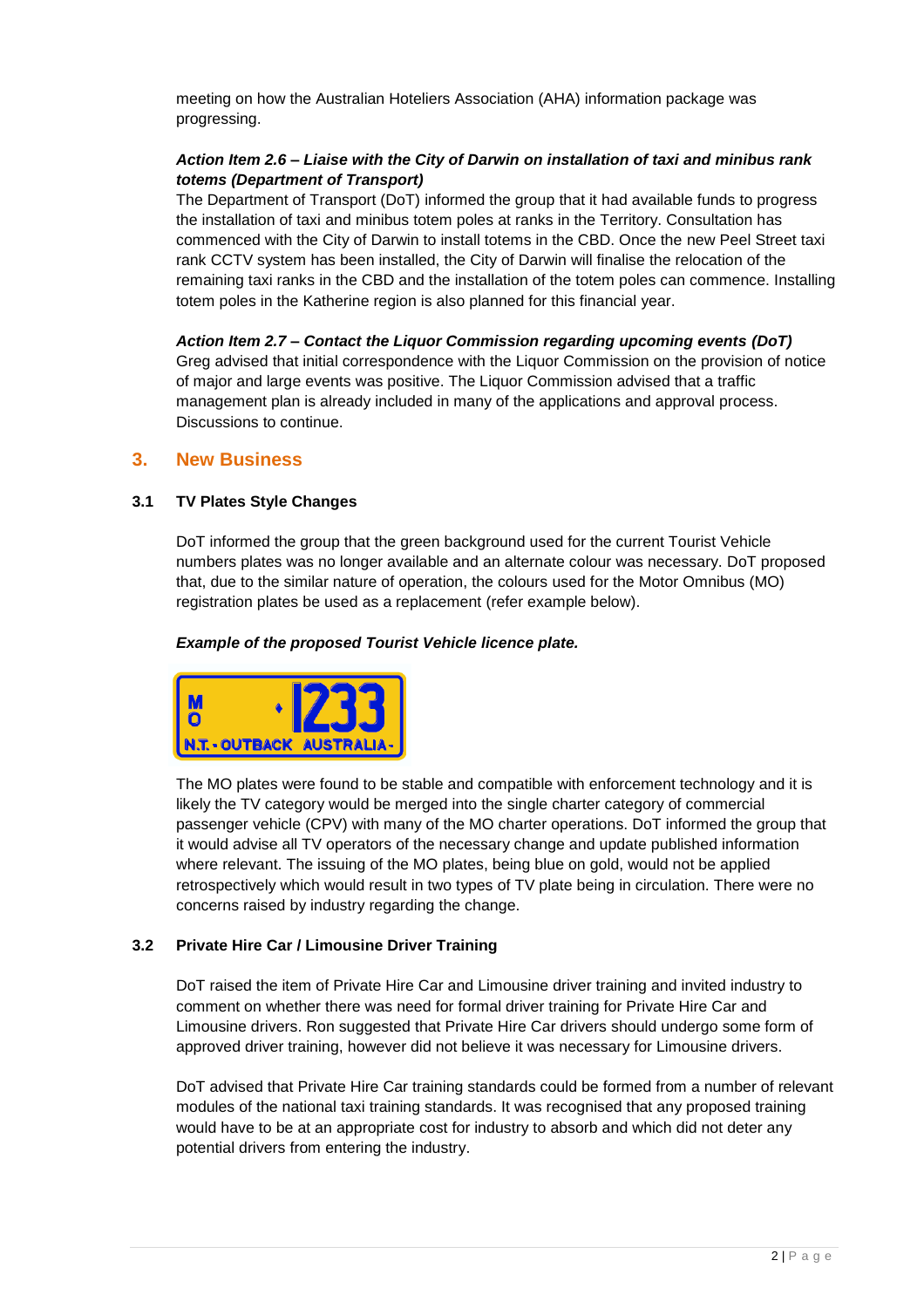#### **3.3 Private Hire Car / Limousine Standards**

DoT reminded industry of Government's commitment to remove the Limousine category as part of the reform package and asked industry whether there were possible concessions to be made to the current standard relating to Limousine vehicles. DoT stated that it had received a number of recent enquiries regarding acceptable vehicle types, in particular SUVs and smaller vehicle models. Industry generally acknowledged that the Limousine category should maintain a certain level of luxury status to reflect customer expectations, however more up-market SUVs etc could be permitted into the category provided they still met dimensional and seating requirements as well as the intent of the Luxury Tax Threshold component.

#### **3.4 Third Taxi Network**

DoT informed the group that a third taxi network had recently been approved to commence operating in Darwin. The network will be branded as 13 CABS, however, as yet no taxis have commenced operating under the new network. DoT would advise industry once the operation had commenced and an operating premises had been established.

#### **3.5 New Membership**

DoT tabled the proposal to expand the forum role to include the whole of the top end, effectively becoming a forum for Darwin, Katherine, Gove and Jabiru. The proposal also included expanding the forum membership to community advocacy groups such as disability and passenger representatives. The group discussed the merits of expanding however voted down the proposal in preference to inviting specific stakeholder representatives as required.

While the group saw some positives with expanding membership scope, industry was of the opinion that permanent forum membership should be confined to industry and government only. However, the group did believe that a representative from a local industry trainer should be invited to permanently join the group.

The group did agree to expand the geographical scope of the group to include all regions of the top end and it was agreed to reflect this change in the forum's name.

- *Actions:* a) DoT to formalise the agreed forum name change from Darwin CPV Forum to Top End CPV Forum.
	- b) DoT to seek expressions of interest from local Registered Training Organisations on becoming a member of the forum.
	- c) DoT to seek expressions of interest from regional industry representatives to join the forum.
	- d) DoT to invite Somerville Services to join the group as an invited guest at a special meeting to discuss CPV issues from a disabled user's perspective.

#### **3.6 Nominations for Forum Chairperson**

The group agreed that the role of chairperson would be shared between industry members for future meetings. Mark Davis offered to take up the role of chairperson for next meeting which was supported by the group. At the end of each meeting, the acting chair would call on a nomination for a member to chair the following meeting.

*Action:* Acting Chairperson to seek nominations from members to chair the next meeting.

#### **3.7 Taxi Ballot update**

DoT advised the group that on 1 July 2016, the Department conducted a taxi ballot for 13 new licences in the Darwin region. The licences were made up of nine standard and four wheelchair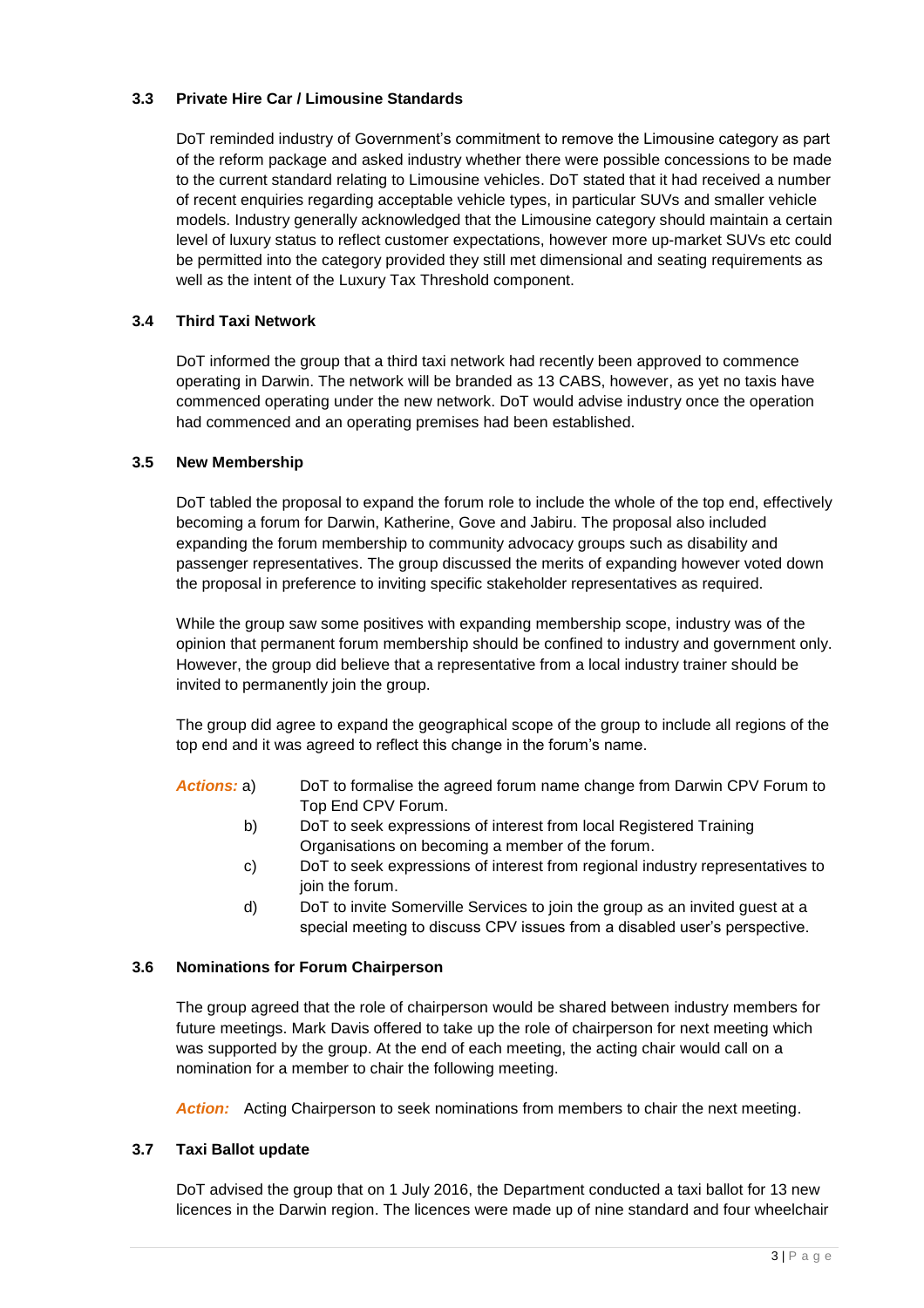accessible taxis. The commissioning of the new taxis would be in two stages, the first to commence immediately, and the second stage to commence operating from 1 September 2016. The ballot was the first ballot held which mandated strict eligibility requirements such as longevity in the industry, good compliance history and could not otherwise hold a taxi licence.

#### **3.8 Compliance Database**

DoT informed the group that the Department's new compliance database development was progressing and it was anticipated that testing would commence in the near future. The database is being built to manage key performance indicator data which the taxi networks will soon be required to provide on an ongoing basis as measurements of performance. The database will also house compliance data to assist with investigations, complaints and day-today compliance activities.

### **4. Other Business**

#### **4.1 Permit Parking in the Darwin CBD (City of Darwin)**

DoT provided an update from City of Darwin (CoD) in their absence. CoD advised they had implemented permit parking in the Darwin CBD. There are several permit parking bays throughout the CBD including two on Mitchell Street and one on Smith Street. The bays may only be used by vehicles holding a permit and were designed to ensure tourist operators etc have access to on-street parking in specific areas such as outside of tourist destinations and pickup areas.

#### **4.2 Bus Layovers**

There was some discussion from industry regarding the possibility to establish a bus layover area near to the Darwin CBD in instances where buses dropped off tourists / charters for a short time (e.g. two hours) before being required to pick up the party. One possible site suggested was the parking area at the Deckchair cinema as this was not well utilised during the daytime.

*Action:* DoT to liaise with the City of Darwin Forum representative to provide an update so further discussions can continue at the next meeting.

#### **4.3 Darwin Regional Transport Plan**

DoT distributed the newly released 'Darwin Regional Transport Plan' for information. A copy can be found on the Department's website at [transport.nt.gov.au/strategies/darwin-regional](https://transport.nt.gov.au/strategies/darwin-regional-transport-plan)[transport-plan.](https://transport.nt.gov.au/strategies/darwin-regional-transport-plan)

## **5. Action List**

| <b>Agenda</b><br><b>Number</b>   | <b>Action Item</b>                                                                                                           | <b>Action Officer</b>  |
|----------------------------------|------------------------------------------------------------------------------------------------------------------------------|------------------------|
| <b>Standing</b><br><b>Action</b> | Mark Davis to act as Chairperson for the next meeting.<br>Chairperson to appoint a new Chairperson for the next<br>meeting.  | Mark Davis             |
| 2.2                              | (Previous Action Item 2.5 from April 2016 meeting)<br>Relevant industry to provide update on tourist information<br>package. | Des Crowe / Trevor Cox |
| 3.5                              | DoT to formalise the agreed forum name change<br>a)<br>from Darwin CPV Forum to Top End CPV Forum.                           | Greg Turner            |